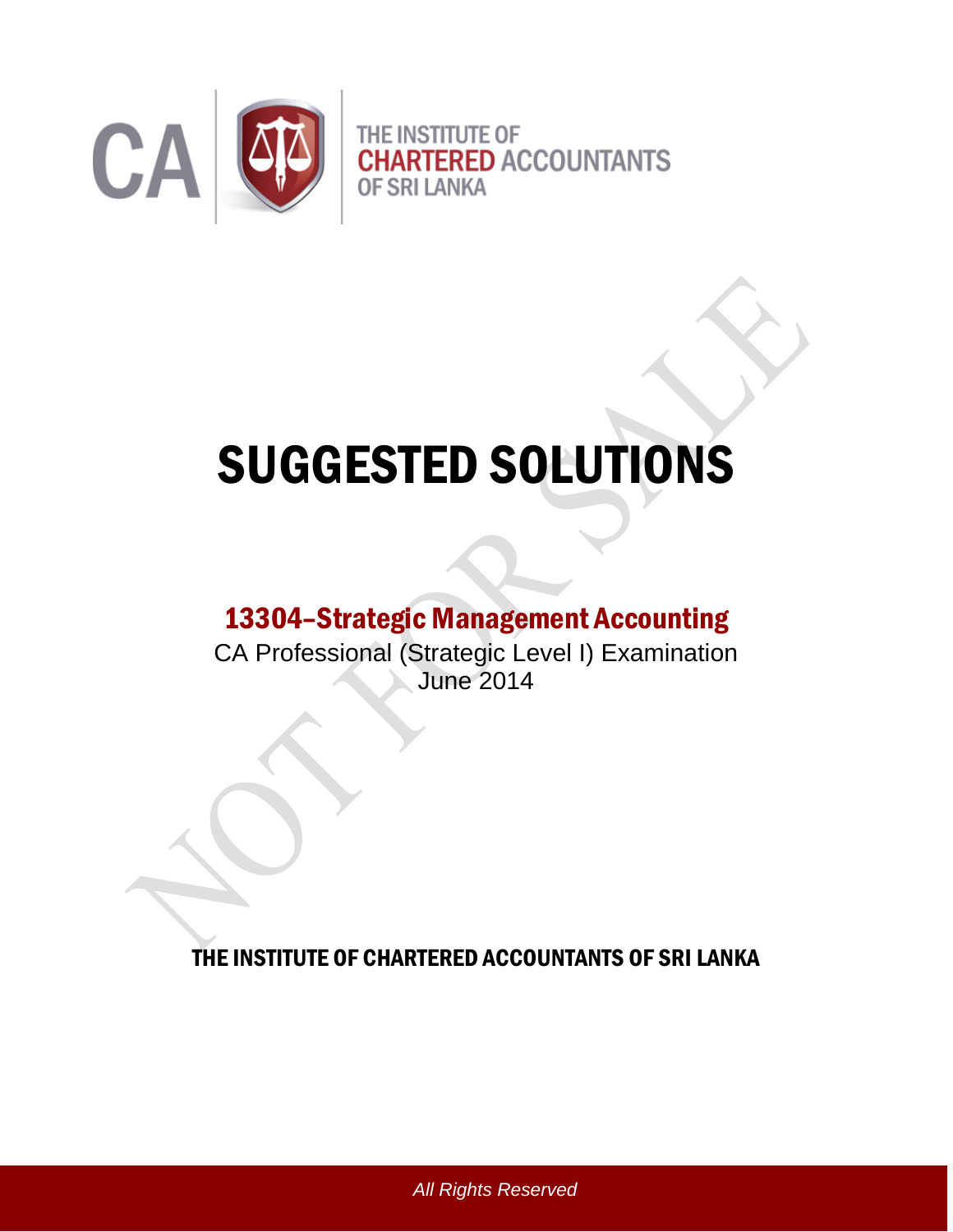- (a) Goal congruence: The prices should be set so that the divisional management's desire to maximize divisional earnings is consistent with the objectives of the company as a whole. The transfer prices should not encourage sub-optimal decision-making. In other words, the system should be so designed that decisions that improve the company profits business unit profits will also improve the company profits.
	- The prices should enable reliable assessments to be made of divisional performance. The transfer prices should be designed in such a way that they help in measuring the economic performance.
	- The prices should seek to maintain the maximum divisional autonomy so that the benefits of decentralization (motivation, better decision-making, initiatives, etc.) are maintained. The profits of one division should not be dependent on the actions of other divisions.
	- The transfer price should provide each segment with the relevant information required to determine the optimum trade-off between company costs and revenues.

#### (b) Transfer price

| External sale of GCU (Rs.)               | 331.50   | million  |
|------------------------------------------|----------|----------|
| Sales qty (50,000-16,000)                | 34,000   | units    |
| Selling price to external market (Rs.)   | 9,750.00 | per unit |
| Selling and distribution cost (Rs.)      | (100.00) | per unit |
| Net selling price $(Rs.)$                | 9,650.00 | per unit |
|                                          |          |          |
| Internal sales (475.02mn - 331.5m) (Rs.) | 143.52   | million  |
| Internal sales qty                       | 16,000   | units    |
| Internal selling price (Rs.)             | 8,970.00 | per unit |
|                                          |          |          |

Net external selling price of compressors is higher than the internal selling price. GCU is **fully utilising its capacity** of 50,000 units too. GCU can sell the quantities that it sells internally, to the **external market at a higher selling price**. Therefore this transfer pricing policy is **not fair to GCU.**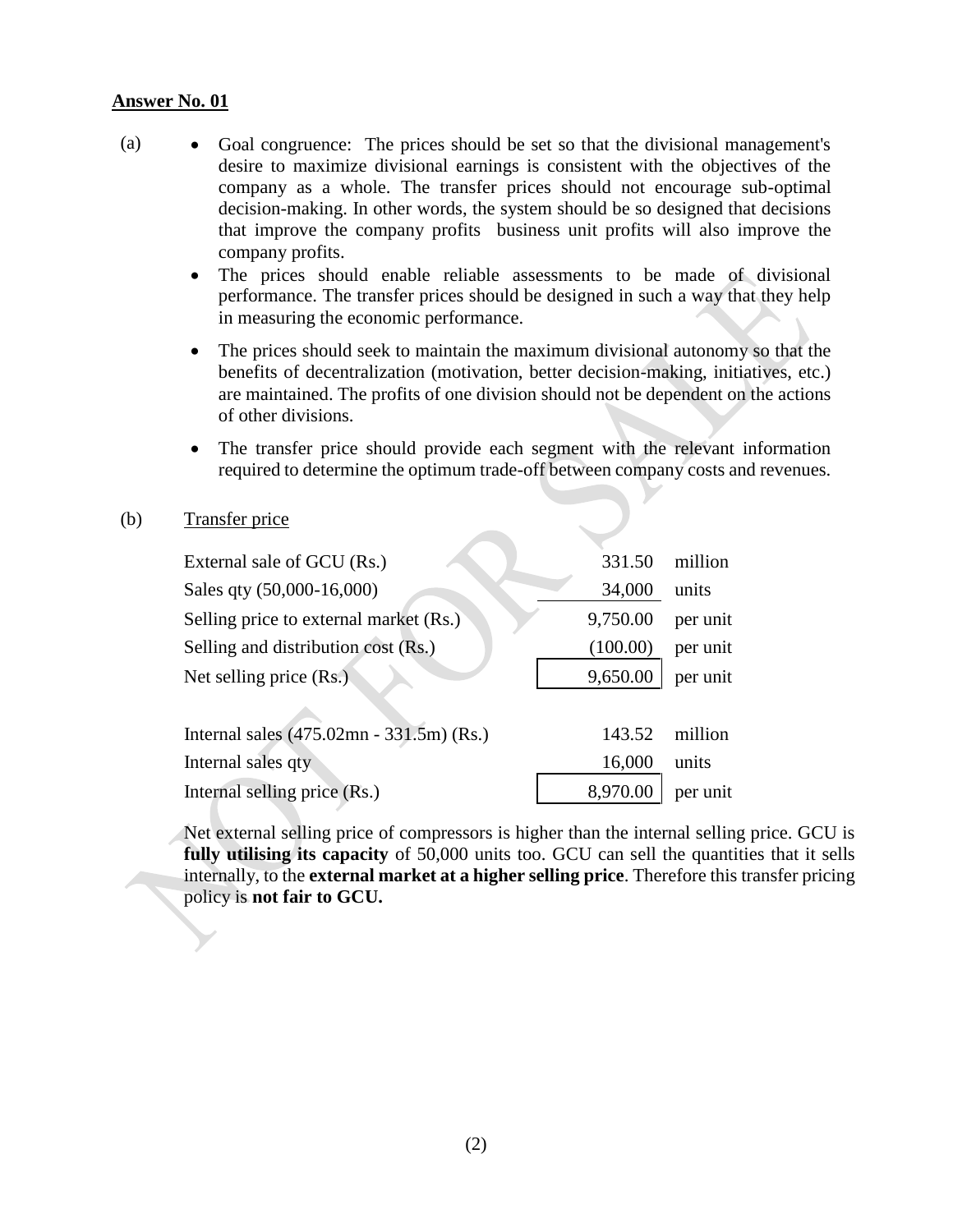# (c) *ROI and RI.*

|                         |         | (Rs.Millions) |
|-------------------------|---------|---------------|
|                         | ACD     | GCU           |
| Operating profit        | 168.00  | 71.62         |
| Capital employed        | 360.00  | 505.00        |
| Cost of capital $@12\%$ | (43.20) | (60.60)       |
| RI                      | 124.80  | 11.02         |
| <b>ROI</b>              | 47%     | 14%           |

# *Factors impacting divisional performance*

- According to the above result, it is clear that GCU is not meeting both RI and ROI targets. This is mainly due to the sub-optimization situation from present transfer pricing policy.
- **ROI improves with the age of the assets.** GCU has purchased the assets newly. Therefore the net book value is high at the early stages of the project. This will lead to dilute the ROI of the GCU. ROI of ACD is far above the target since it was started several years ago and as a result the PPE's carrying value is lesser.
- **Depreciation rate** is another factor that the management should be aware of. This will directly affect the operating profit. If two different rates are being used by two divisions then one having the higher depreciation rate will be in an unfavourable state.
- (d) **Both methods are short term measures** and only consider one year's of operations. Some businesses will take some time to perform well in the market. For example, GCU may be able to make substantial profits with increased prices in the future. The air conditioning division at present, may be in the cash cow stage of the product life cycle.
	- Other factors such as **capital invested, size of the operations, nature of the industry** etc. are different from one division to the other. Therefore it is not fair to set a common target RI for both divisions.
	- Both methods use only financial measures. But nowadays **non-financial information** such as product quality, customer returns, rates of defective products, product reworks done etc. should also be considered when evaluating performance.

# (e) **ACD**

| ACD will generate an additional profit of (Rs.)     | <b>16.10</b> | million |
|-----------------------------------------------------|--------------|---------|
| Saving on selling expenses $(500*1,000)$ (Rs.)      | 0.50         | million |
| Compared with previous gross profit (480-272) (Rs.) | (208.00)     | million |
| Gross profit (Rs.)                                  | 223.60       | million |
| Cost of sales $(272+17000*80\%*4,000)$ (Rs.)        | (326.40)     | million |
| Sales $(30,000*15000) + (20,000*5,000)$ (Rs.)       | 550.00       | million |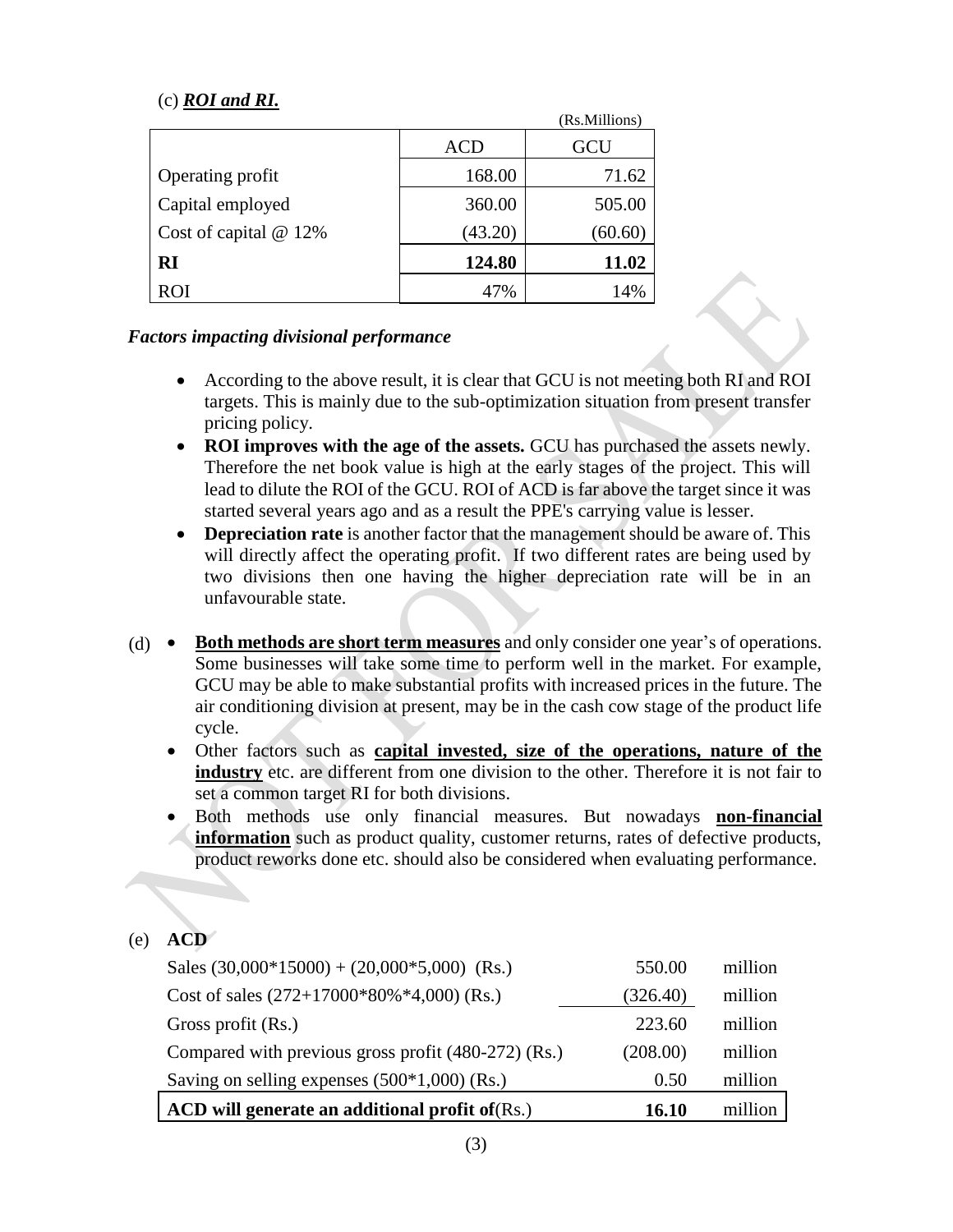# **GCU**

| External price (Rs.)                             | 9,750.00 |         |  |
|--------------------------------------------------|----------|---------|--|
| Internal price (Rs.)                             | 8,970.00 |         |  |
|                                                  | 780.00   |         |  |
| Selling and distribution expenses per unit (Rs.) | (100.00) |         |  |
| Price difference per unit                        | 680.00   |         |  |
| Additional quantity to ACD                       | 4,000    | units   |  |
| Profit of GCU will reduce by Rs.                 | 2.72     | million |  |

# **GOL (Whole company)**

| Net benefit to the company as a whole (Rs.) | $13.38$ million  |
|---------------------------------------------|------------------|
| Decrease in GCU's profit                    | $(2.72)$ million |
| Additional profit to ACD                    | 16.10 million    |

There is a net benefit to company as a whole, by accepting the special order. Therefore the **special order should be accepted.**

| (f) | Casing from GolTech, India                               |          |
|-----|----------------------------------------------------------|----------|
|     | Current cost from third party (Rs.)                      | 1,700.00 |
|     | If imported incremental cost to the group:               |          |
|     | Import price $@$ 132.00 (Rs.)                            | 1,320.00 |
|     | Variable cost $80\% * 1320 * 1$ (Rs.)                    |          |
|     | 1.2.                                                     | 880.00   |
|     | Other expenses $(1320*35%)$ (Rs.)                        | 462.00   |
|     | Total cost if bought from GolTech, India(Rs.)            | 1,342.00 |
|     | Saving per casing if bought from Indian subsidiary (Rs.) | 358.00   |

There is a cost saving if it is imported from the Indian subsidiary. However, further concerns are;

- Income taxes of India on income of GolTech. If taxes are higher than in Sri Lanka, then the net income will drop.
- Taxes applicable when transferring dividends to Sri Lanka. The remittance taxes also should be considered before going forward.
- Taxes applicable for ACD for the receipts of dividend or any other return from India.
- The profitability, availability of tax losses and the potential of carrying forward a tax loss of Goltech India.
- Other transfer pricing rules and enactments in India.
- Changes in duty structure (import duties in Sri Lanka and export duties in India).
- General price levels of similar products in Sri Lanka, to ensure that the product price is within the range of the general price levels to avoid penalties from Sri Lanka Customs for undervaluing product prices.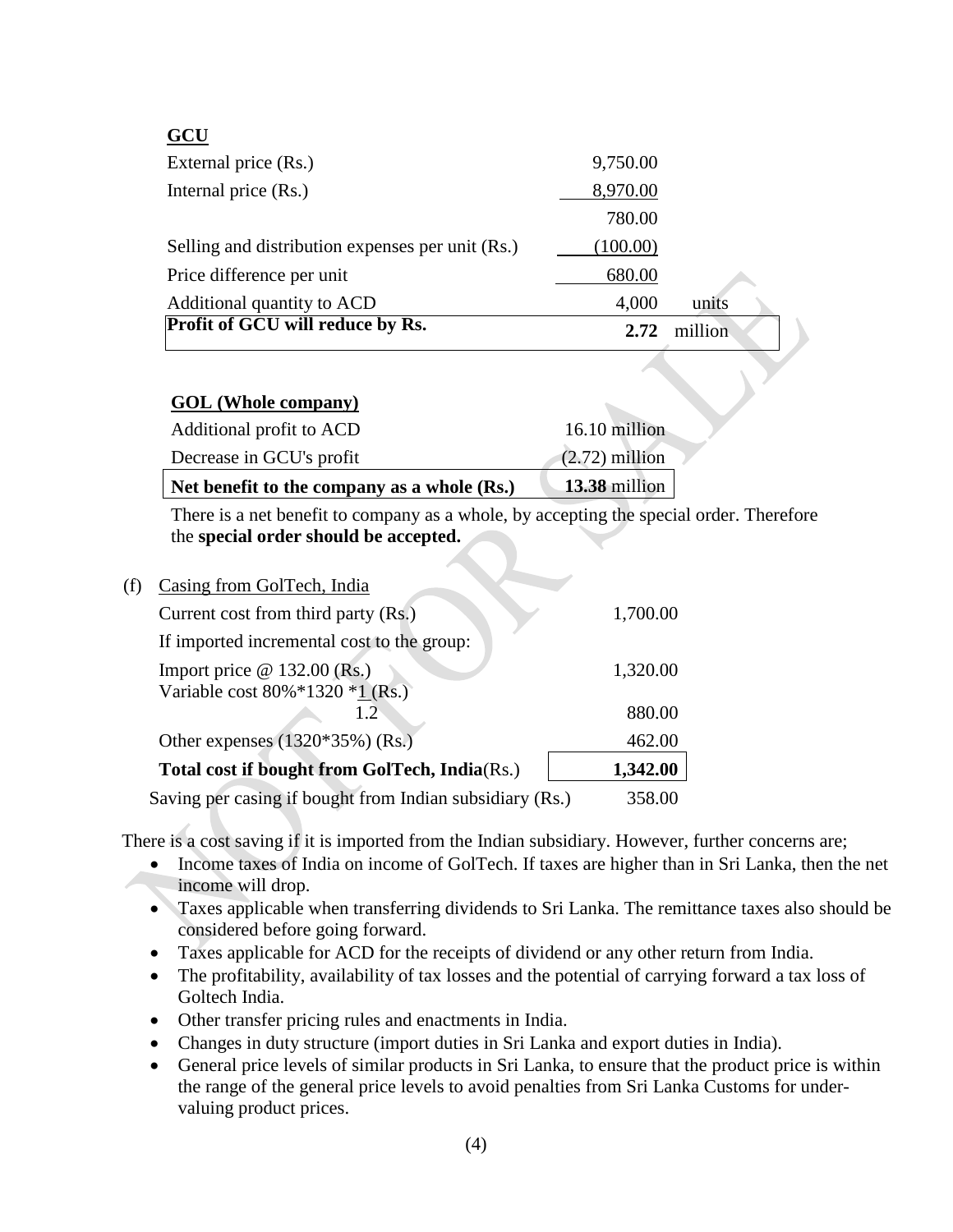(a)

| <b>Cost Matrix</b> |        |        |         |        |  |  |
|--------------------|--------|--------|---------|--------|--|--|
|                    |        | Jul    | Aug     | Sep    |  |  |
|                    |        | 60,000 | 120,000 | 40,000 |  |  |
| Reg Cap Jul        | 50,000 | 12     | 14      | 16     |  |  |
| Addn Cap Jul       | 30,000 | 24     | 26      | 28     |  |  |
| Reg Cap Aug        | 50,000 | 16     | 12      | 14     |  |  |
| Reg Cap Sep        | 60,000 | 20     | 16      | 12     |  |  |
| Addn Cap Sep       | 50,000 | 32     | 28      | 24     |  |  |

| Production Manager - Unit allocation |        |        |         |        |  |  |
|--------------------------------------|--------|--------|---------|--------|--|--|
|                                      |        | Jul    | Aug     | Sep    |  |  |
|                                      |        | 60,000 | 120,000 | 40,000 |  |  |
| Reg Cap Jul                          | 50,000 | 50,000 |         |        |  |  |
| Addn Cap Jul                         | 10,000 | 10,000 |         |        |  |  |
| Reg Cap Aug                          | 50,000 |        | 50,000  |        |  |  |
| Reg Cap Sep                          | 60,000 |        | 20,000  | 40,000 |  |  |
| Addn Cap Sep<br>50,000<br>50,000     |        |        |         |        |  |  |
|                                      |        |        |         |        |  |  |

|              |        | Production Manager - Cost Rs '000 |             |        |       |
|--------------|--------|-----------------------------------|-------------|--------|-------|
|              |        | Jul                               | Aug         | Sep    |       |
|              |        | 60,000                            | 120,000     | 40,000 |       |
| Reg Cap Jul  | 50,000 | 600                               |             |        |       |
| Addn Cap Jul | 10,000 | 240                               |             |        |       |
| Reg Cap Aug  | 50,000 |                                   | 600         |        |       |
| Reg Cap Sep  | 60,000 |                                   | 320         | 480    |       |
| Addn Cap Sep | 50,000 |                                   | <b>1400</b> |        |       |
|              |        | 840                               | 2,320       | 480    | 3,640 |
|              |        |                                   |             |        |       |

| Finance Manager - Unit allocation |        |        |         |        |  |  |
|-----------------------------------|--------|--------|---------|--------|--|--|
|                                   |        | Jul    | Aug     | Sep    |  |  |
|                                   |        | 60,000 | 120,000 | 40,000 |  |  |
| Reg Cap Jul                       | 50,000 | 50,000 |         |        |  |  |
| Addn Cap Jul                      | 30,000 | 10,000 | 20,000  |        |  |  |
| Reg Cap Aug                       | 50,000 |        | 50,000  |        |  |  |
| Reg Cap Sep                       | 60,000 |        | 20,000  | 40,000 |  |  |
| Addn Cap Sep                      | 30,000 |        | 30,000  |        |  |  |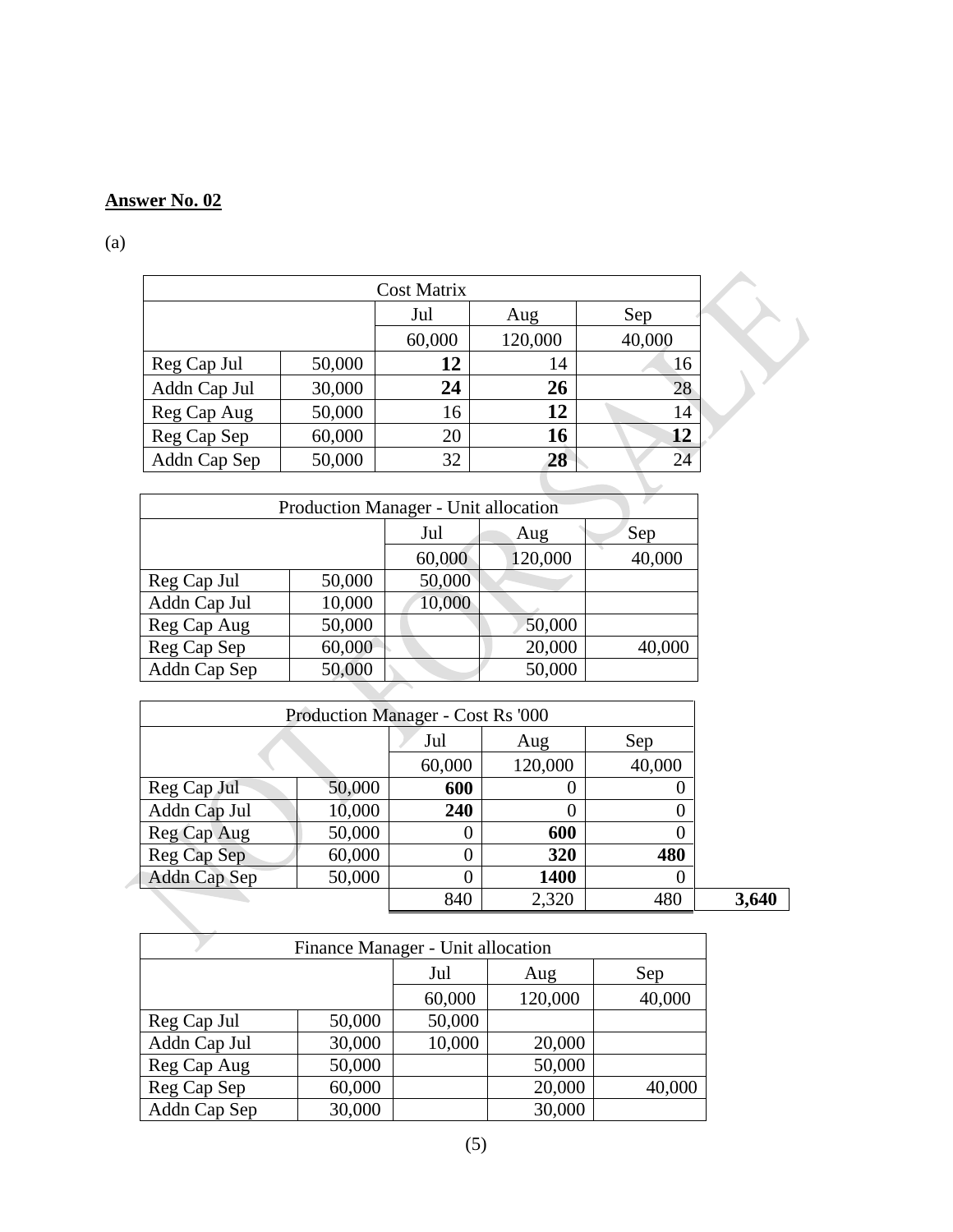| Finance Manager - Cost Rs. '000 |        |        |         |                  |       |
|---------------------------------|--------|--------|---------|------------------|-------|
|                                 |        | Jul    | Aug     | Sep              |       |
|                                 |        | 60,000 | 120,000 | 40,000           |       |
| Reg Cap Jul                     | 50,000 | 600    | 0       | U                |       |
| Addn Cap Jul                    | 30,000 | 240    | 520     | O                |       |
| Reg Cap Aug                     | 50,000 |        | 600     |                  |       |
| Reg Cap Sep                     | 60,000 |        | 320     | 480              |       |
| Addn Cap Sep                    | 30,000 |        | 840     | $\left( \right)$ |       |
|                                 |        | 840    | 2,280   | 480              | 3,600 |

The total cost of Finance Manager's proposal is Rs 40,000 less than that of the Production Manager. Therefore Finance Manager's proposal is recommended.

#### (b)

The initial transportation tableau for Finance Manager's proposal is as follows

| Finance Manager - Unit allocation |        |        |         |        |        |  |
|-----------------------------------|--------|--------|---------|--------|--------|--|
|                                   |        | Jul    | Aug     | Sep    | Dummy  |  |
|                                   |        | 60,000 | 120,000 | 40,000 |        |  |
| Reg Cap Jul                       | 50,000 | 50,000 |         |        |        |  |
| Addn Cap Jul                      | 30,000 | 10,000 | 20,000  |        |        |  |
| Reg Cap Aug                       | 50,000 |        | 50,000  |        |        |  |
| Reg Cap Sep                       | 60,000 |        | 20,000  | 40,000 |        |  |
| Addn Cap Sep                      | 50,000 |        | 30,000  |        | 20,000 |  |

|              | Jul | Aug | <b>Sep</b> | <b>Dummy</b> |
|--------------|-----|-----|------------|--------------|
| Reg Cap Jul  | 12  | 14  | 10         | -14          |
| Addn Cap Jul | 24  | 26  | 22         | -2           |
| Reg Cap Aug  |     | 12  | 8          | $-16$        |
| Reg Cap Sep  | 14  | 16  | 12         | <b>AV</b>    |
| Addn Cap Sep |     | 28  |            |              |

Shadow costs of all unoccupied cells are less than or equal to actual costs Therefore this is the optimum solution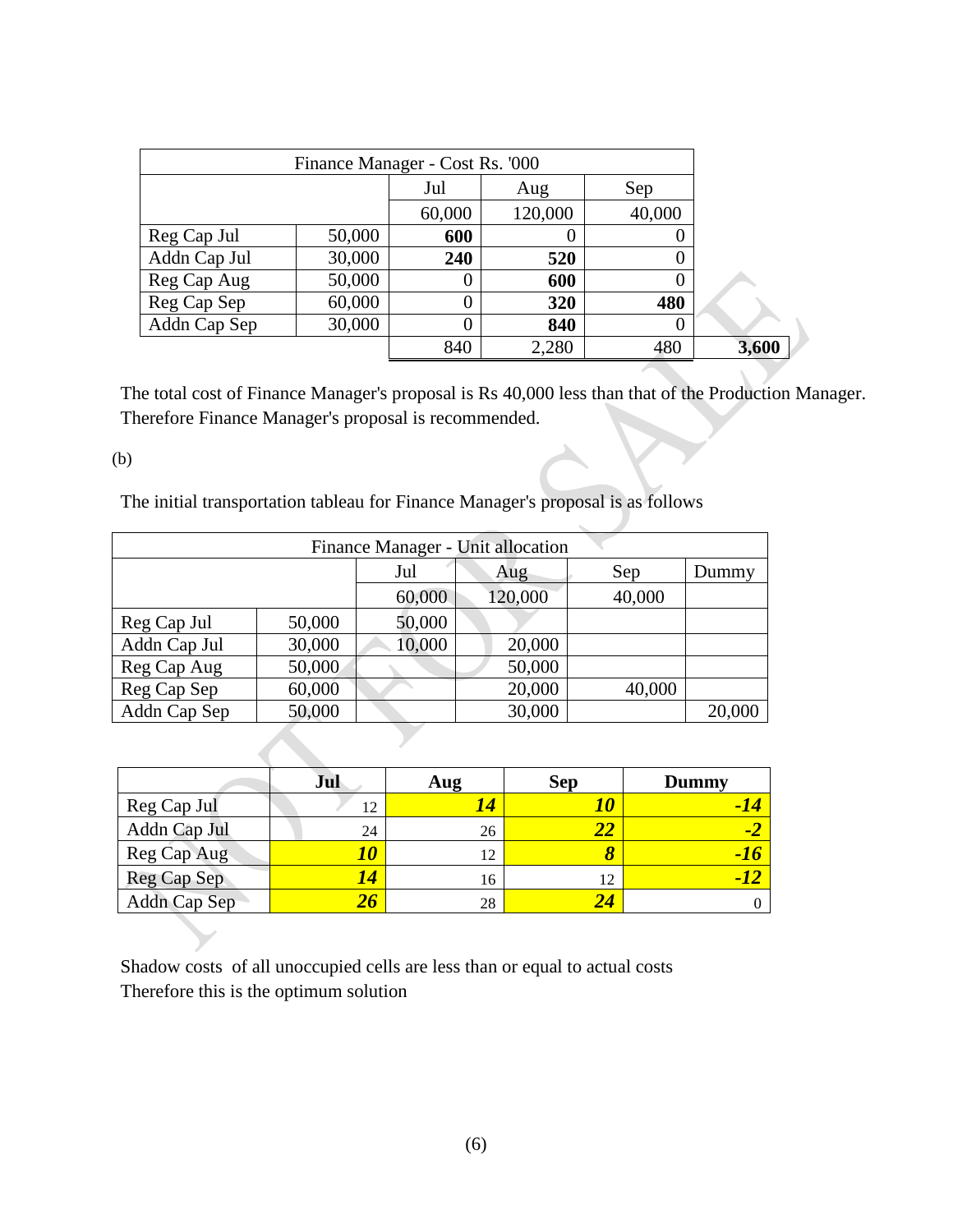# **Question No. 03**

# (a)

|      |                             | <b>Soft Drinks</b> | <b>Milk</b> | <b>Toiletries</b> | <b>Total</b> |
|------|-----------------------------|--------------------|-------------|-------------------|--------------|
|      |                             |                    | Powder      |                   |              |
|      | Revenue (Rs.)               | 3,174,000          | 8,402,400   | 4,839,600         | 16,416,000   |
|      | Cost of Goods sold (Rs.)    | 2,400,000          | 6,000,000   | 3,600,000         | 12,000,000   |
|      | Store Support Cost (Rs.)    | 720,000            | 1,800,000   | 1,080,000         | 3,600,000    |
|      | Total Cost (Rs.)            | 3,120,000          | 7,800,000   | 4,680,000         | 150,000      |
|      |                             |                    |             |                   |              |
| (i)  | Operating Income (Rs.)      | 54,000             | 602,400     | 159,600           | 816,000      |
| (ii) | Operating Revenue as a % of | 1.70%              | 7.17%       | 3.30%             | 4.97%        |
|      | Revenue                     |                    |             |                   |              |
| (b)  |                             |                    |             |                   |              |

(b)

| <b>Calculation of cost per activity</b> |                   |                |                 |  |  |  |  |
|-----------------------------------------|-------------------|----------------|-----------------|--|--|--|--|
| Activity / Cost Driver                  | <b>Total Cost</b> | # Cost drivers | cost per driver |  |  |  |  |
| Ordering / Purchase orders              | 624,000           | 624            | 1,000           |  |  |  |  |
| Delivery / Deliveries                   | 1,008,000         | 1,260          | 800             |  |  |  |  |
| Shelf Stocking / Hours                  | 691,200           | 3,456          | 200             |  |  |  |  |
| Customer Support / Items sold           | ,228,800          | 614,400        |                 |  |  |  |  |
|                                         |                   |                |                 |  |  |  |  |

|      |                                    | Soft          | Milk      | Toiletries | Total      |
|------|------------------------------------|---------------|-----------|------------|------------|
|      |                                    | <b>Drinks</b> | Powder    |            |            |
|      | Revenue (Rs)                       | 3,174,000     | 8,402,400 | 4,839,600  | 16,416,000 |
|      | Cost of Goods sold (Rs)            | 2,400,000     | 6,000,000 | 3,600,000  | 12,000,000 |
|      | Cost of Bottles returned (Rs)      | 48,000        |           |            | 48,000     |
|      | <b>Ordering Cost</b>               | 144,000       | 336,000   | 144,000    | 624,000    |
|      | <b>Delivery Cost</b>               | 96,000        | 700,800   | 211,200    | 1,008,000  |
|      | <b>Shelf Stocking Cost</b>         | 43,200        | 432,000   | 216,000    | 691,200    |
|      | <b>Customer Support Costs</b>      | 100,800       | 883,200   | 244,800    | 1,228,800  |
|      | <b>Total Cost</b>                  | 2,832,000     | 8,352,000 | 4,416,000  | 15,600,000 |
|      |                                    |               |           |            |            |
| (i)  | <b>Operating Income</b>            | 342,000       | 50,400    | 423,600    | 816,000    |
|      |                                    |               |           |            |            |
| (ii) | Operating Income as a % of Revenue | 10.78%        | 0.60%     | 8.75%      | 4.97%      |
|      | Number of purchase orders placed   | 144           | 336       | 144        | 624        |
|      | Number of deliveries received      | 120           | 876       | 264        | 1,260      |
|      | Shelf stocking time (hours)        | 216           | 2,160     | 1,080      | 3,456      |
|      | Items sold                         | 50,400        | 441,600   | 122,400    | 614,400    |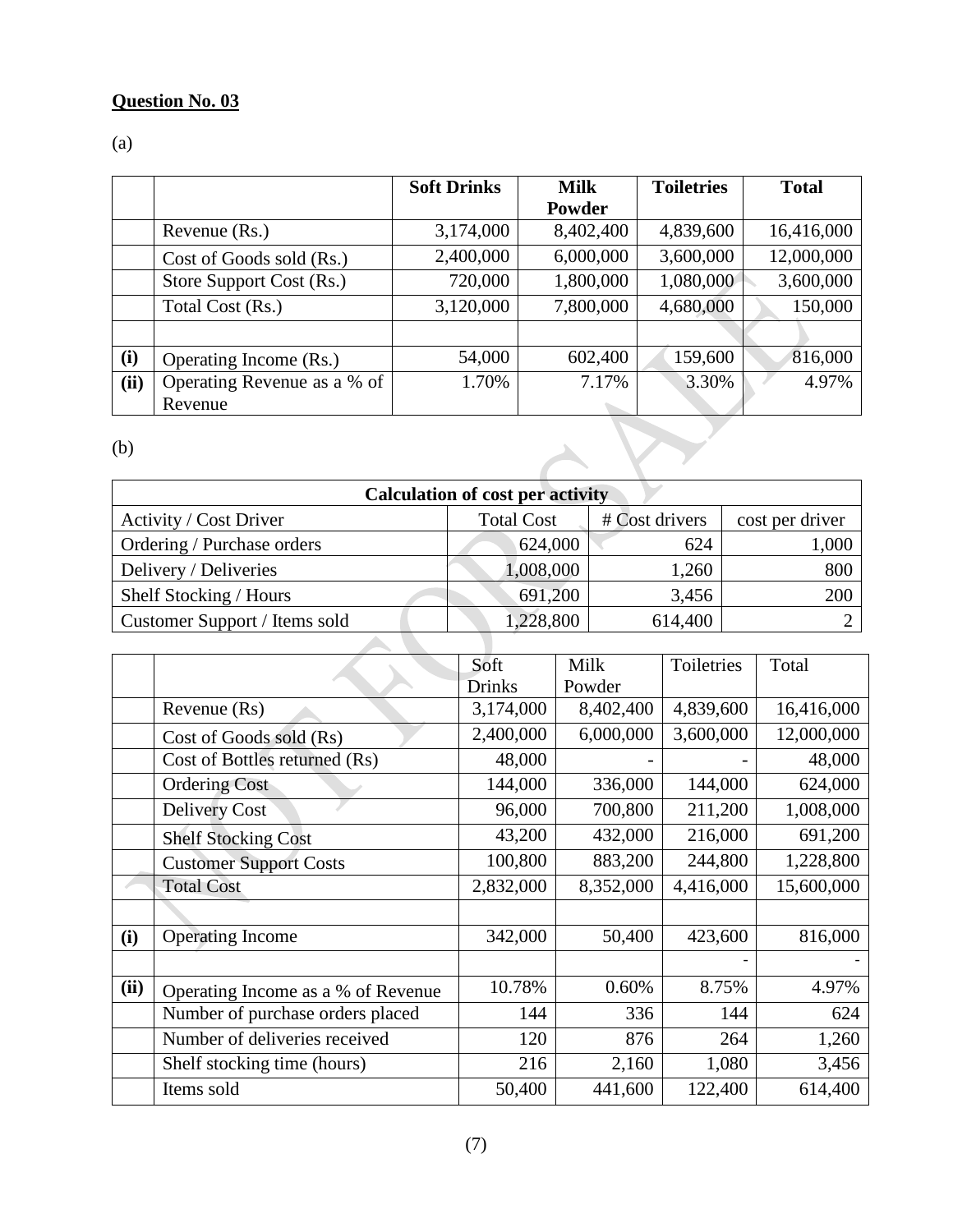The ABC system distinguishes the different types of activities more precisely. It also tracks more accurately how individual product lines use resources. Rankings of relative profitability (Operating income as a % of revenue) of the three product lines under the traditional costing system are as follows:

|                    |       | <b>Traditional</b> | <b>ABC</b> |  |  |
|--------------------|-------|--------------------|------------|--|--|
| <b>Soft Drinks</b> | 1.70% |                    | 10.78%     |  |  |
| Milk Powder        | 7.17% |                    | 0.60%      |  |  |
| Toiletries         | 3.30% |                    | 8.75%      |  |  |

Soft drinks consume fewer resources than the other two. It has fewer deliveries and require less shelf stocking time. In contrast milk powder has the most deliveries and consumes a large percentage of shelf stocking time. It also has the highest number of individual sales items.

The traditional costing system assume that each product uses the resources in each activity area in the same ratio as their respective individual cost of goods sold to total cost of goods sold. Clearly this assumption is incorrect. The traditional costing system is an example of averaging that is too broad.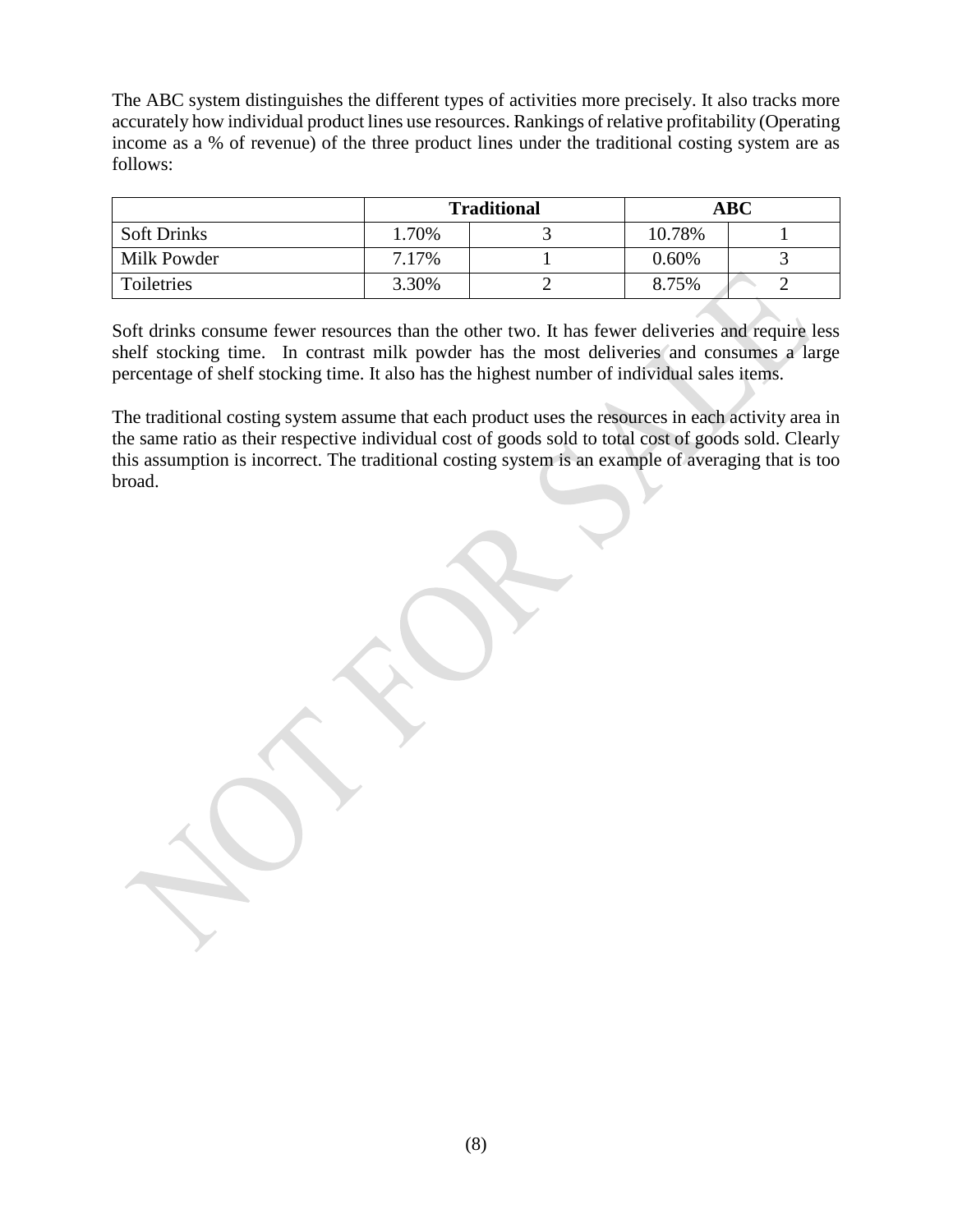(a)

Rs. '000

| Year                     | $\boldsymbol{0}$ | $\mathbf{1}$ | $\overline{2}$ | 3        | $\overline{\mathbf{4}}$ | 5        | 6        |
|--------------------------|------------------|--------------|----------------|----------|-------------------------|----------|----------|
| Initial investment       | (30,000)         |              |                |          |                         |          |          |
| <b>Sales</b>             |                  |              |                |          |                         |          |          |
| $(1500 * 40,000/1000)$   |                  | 60,000       | 60,000         | 60,000   | 60,000                  | 60,000   | 60,000   |
| Variable Cost            |                  |              |                |          |                         |          |          |
| - Production Cost (1500  |                  |              |                |          |                         |          |          |
| $*$ 0.6 $*$ 30,000/1000) |                  | (27,000)     | (27,000)       | (27,000) | (27,000)                | (27,000) | (27,000) |
| - Designer fee $\&$      |                  |              |                |          |                         |          |          |
| Commission               |                  | (12,000)     | (12,000)       | (12,000) | (12,000)                | (12,000) | (12,000) |
| - Additional V cost      |                  | (6,000)      | (6,000)        | (6,000)  | (6,000)                 | (6,000)  | (6,000)  |
| Contribution             |                  | 15,000       | 15,000         | 15,000   | 15,000                  | 15,000   | 15,000   |
| Tax on Contribution      |                  | (4,200)      | (4,200)        | (4,200)  | (4,200)                 | (4,200)  | (4,200)  |
| Tax saving on Research   |                  |              |                |          |                         |          |          |
| expenditure              |                  | 112          | 112            | 112      | 112                     | 112      |          |
|                          |                  | 10,912       | 10,912         | 10,912   | 10,912                  | 10,912   | 10,800   |
| Tax saving on investment |                  |              |                |          |                         |          |          |
| Allowance                |                  | 1,680        | 1,680          | 1,680    | 1,680                   | 1,680    |          |
|                          |                  | 12,592       | 12,592         | 12,592   | 12,592                  | 12,592   | 10,800   |
| <b>Discount Factor</b>   |                  |              |                |          |                         | 3.791    | 0.564    |
| <b>DCF</b>               | 53,833           | 47,736.27    |                |          |                         |          | 6,096    |
| <b>NPV</b>               | 23,833           |              |                |          |                         |          |          |

(b)

• Initial Outlay

If the amount of the investment is y for investment to be not viable  $10,912 \times 3.791 + 10,800 \times 0.564 + (y/5) \times 0.28 \times 3.791 = y$ 

47458.592 = 0.787704 y

 $y = 60,250$ 

The investment can increase up to Rs 60.25 Mn before investment becomes not feasible That is by  $30,250/30,000 = 101\%$ 

# Annual contribution

If the amount of the contribution is C for investment to be not viable

4.355 x 0.72 x C + 3.791 x 1792 = 30,000

$$
C = 7,400
$$

The contribution can decline up to Rs 7.4 Mn before investment becomes not feasible That is by  $7600/15000 = 51\%$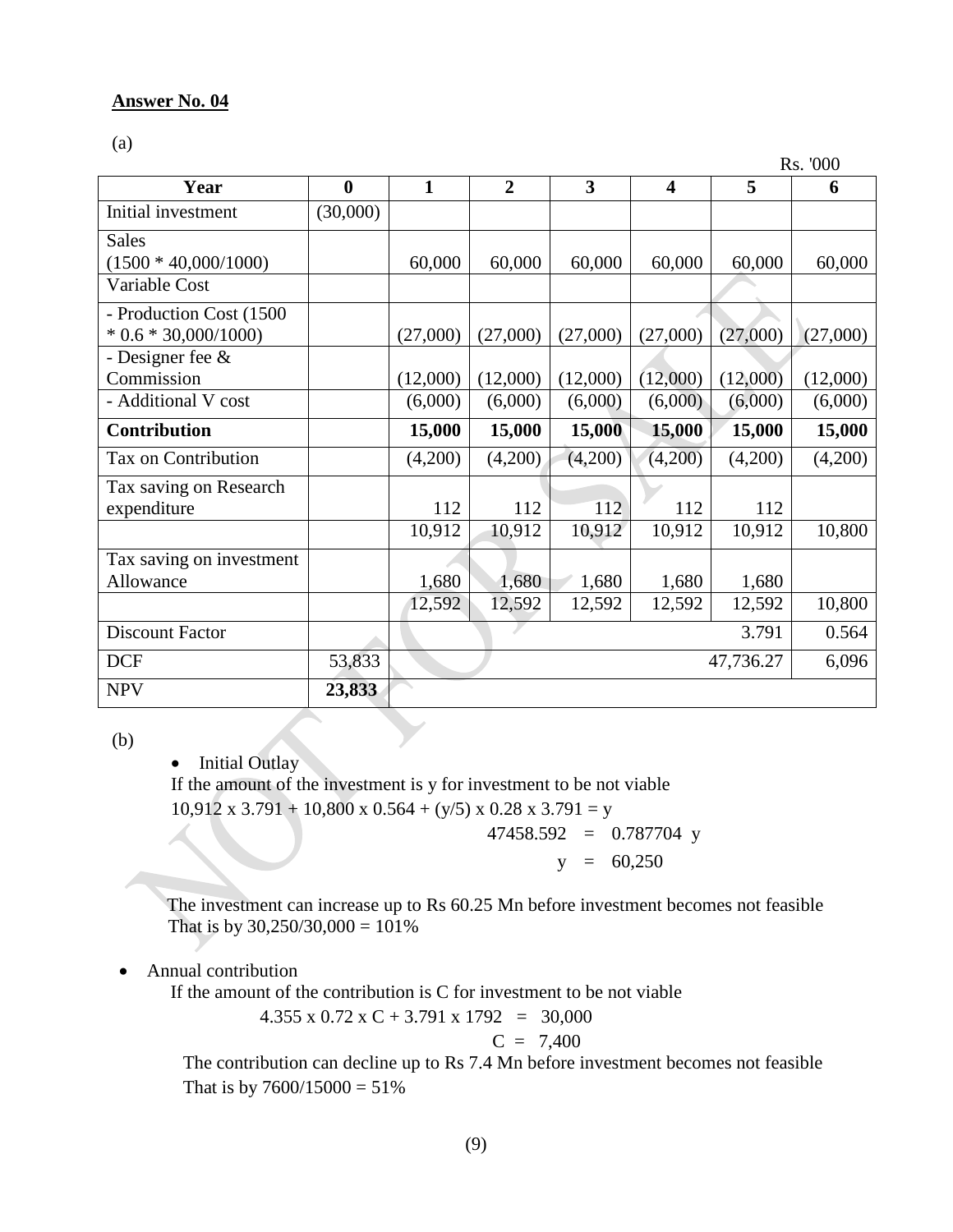# • Life of the project

| Year                       | 0 |        |        |        |                     |        |        |
|----------------------------|---|--------|--------|--------|---------------------|--------|--------|
| Post tax cash flow         |   | 12,592 | 12,592 |        | $12,592$   $12,592$ | 12,592 | 10,800 |
| Discounting Factor $@$ 10% |   | 0.909  | 0.826  | 0.751  | 0.683               | 0.621  | 0.564  |
| <b>DCF</b>                 |   | 11,447 | 10,407 | 9,461  | 8,601               | 7,819  | 6,096  |
| Cumulative DCF             |   | 11,447 | 21,854 | 31,314 | 39,915              | 47.734 | 53,830 |

Discounted payback is approximately 3 years.

Therefore the project life can decline up to 3 years before the project becomes not feasible That is by 50%

• Discount rate

This is the IRR of the project which is 35%

The Discount rate can increase to 35% before the project becomes not feasible, That is by 250%

(c) Limitations of Sensitivity Analysis 1. changes in each key variables need to be isolated 2. it doesn't give an indication of the probability of occurrence

# (d) Possible additional information

- 1. Are competitors likely to enter the market and its impact
- 2. how accurate are the estimation of the cash flows
- 3. How reliable is the performance of the machine; any past experience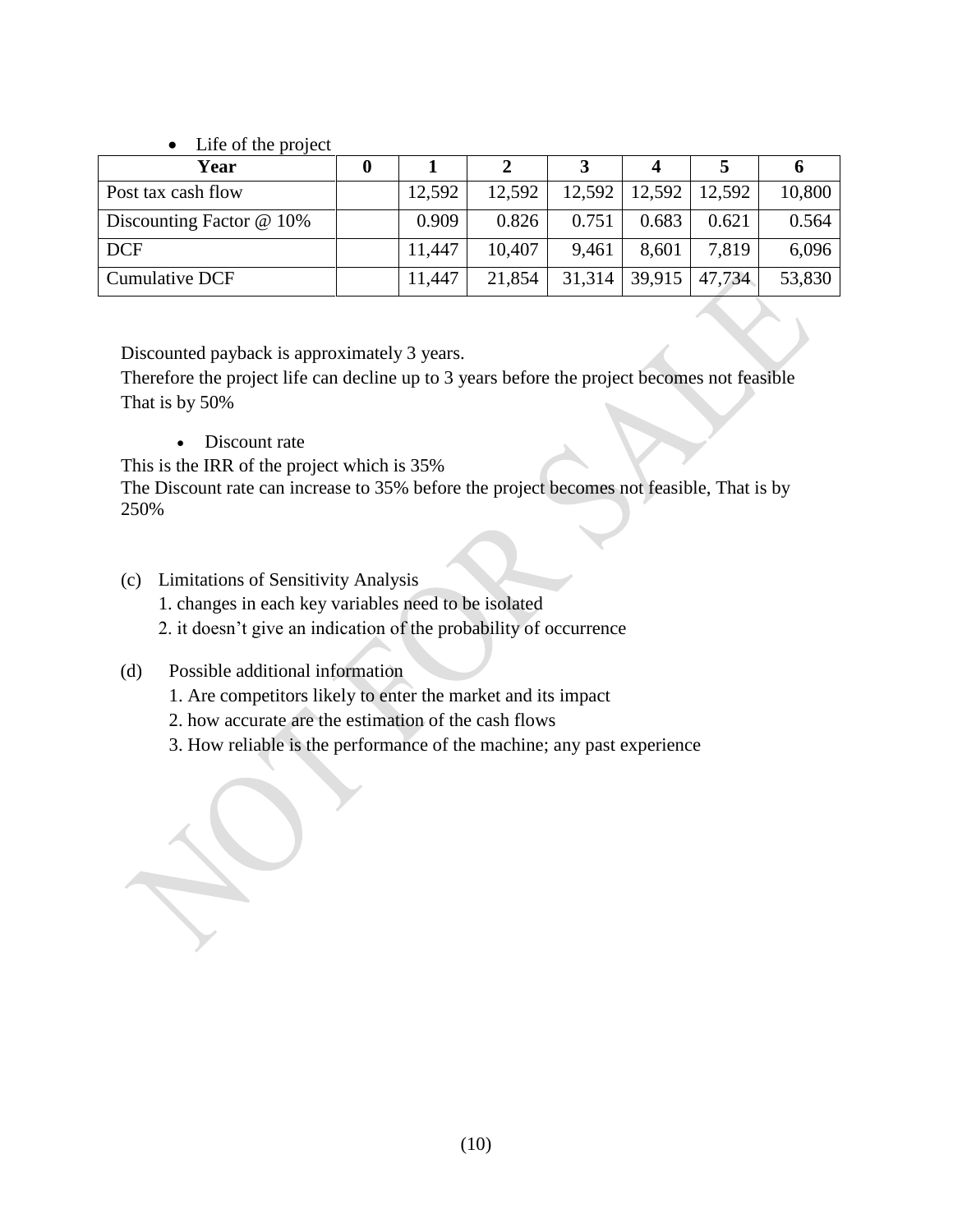- (a) **Delay in feedback reporting -** Variance reports are usually prepared on a monthly basis and often are released days or even weeks after the end of the month. Consequently, **the information in the reports may be stale.**
	- **If managers use variance reports as a weapon morale may suffer.** Management tends to focus on the negative and uses variances as a weapon to control subordinates, they may try to cover up unfavorable variances or take actions that are not in the best interest of the company to make sure the variances are favorable. For example, workers may put on a crash effort to increase output at the end of the month to avoid an unfavorable labor efficiency variance. In the rush to produce output, quality may suffer.
	- **Impact of the changing cost structure** Labor rate standards and efficiency variances assume that the production process is labor-paced; if labor works faster, output will go up. However, output in many companies is no longer determined by how fast labor works; rather, it is determined by the processing speed of machines. Further, they assumes that labor is a variable cost. However, direct labor may be essentially fixed, then an undue emphasis on labor efficiency variances creates pressure to build excess work in process and finished goods inventories.
	- There may be a tendency with standard cost reporting systems to emphasize meeting the standards to the exclusion of other important objectives such as **maintaining and improving quality, on-time delivery, and customer satisfaction.** This tendency can be reduced by using supplemental performance measures that focus on these other objectives.
	- Just meeting standards may not be sufficient; **continual improvement may be necessary to survive in the current competitive environment.** For this reason, some companies focus on the trends in the standard cost variances - aiming for continual improvement rather than just meeting the standards.
	- Shorter product life cycle **Most of product's life cycle now becoming shorter therefore** new standards should be set whenever new products are introduced.
	- One of the most important condition for successful use of standard costing is a stable production process. However, **flexible manufacturing systems** in the present industries has reduced the stability because of frequently switching among a variety of products on the same production line.
	- Critics claim that variance analysis does not support today's management approaches such as JIT, TQM, BPR etc.
- (b)
- Size of the variance and potential saving if corrected
- Cost for investigation and cost benefit of the investigation
- Whether the cause of the variance is completely unavoidable and obvious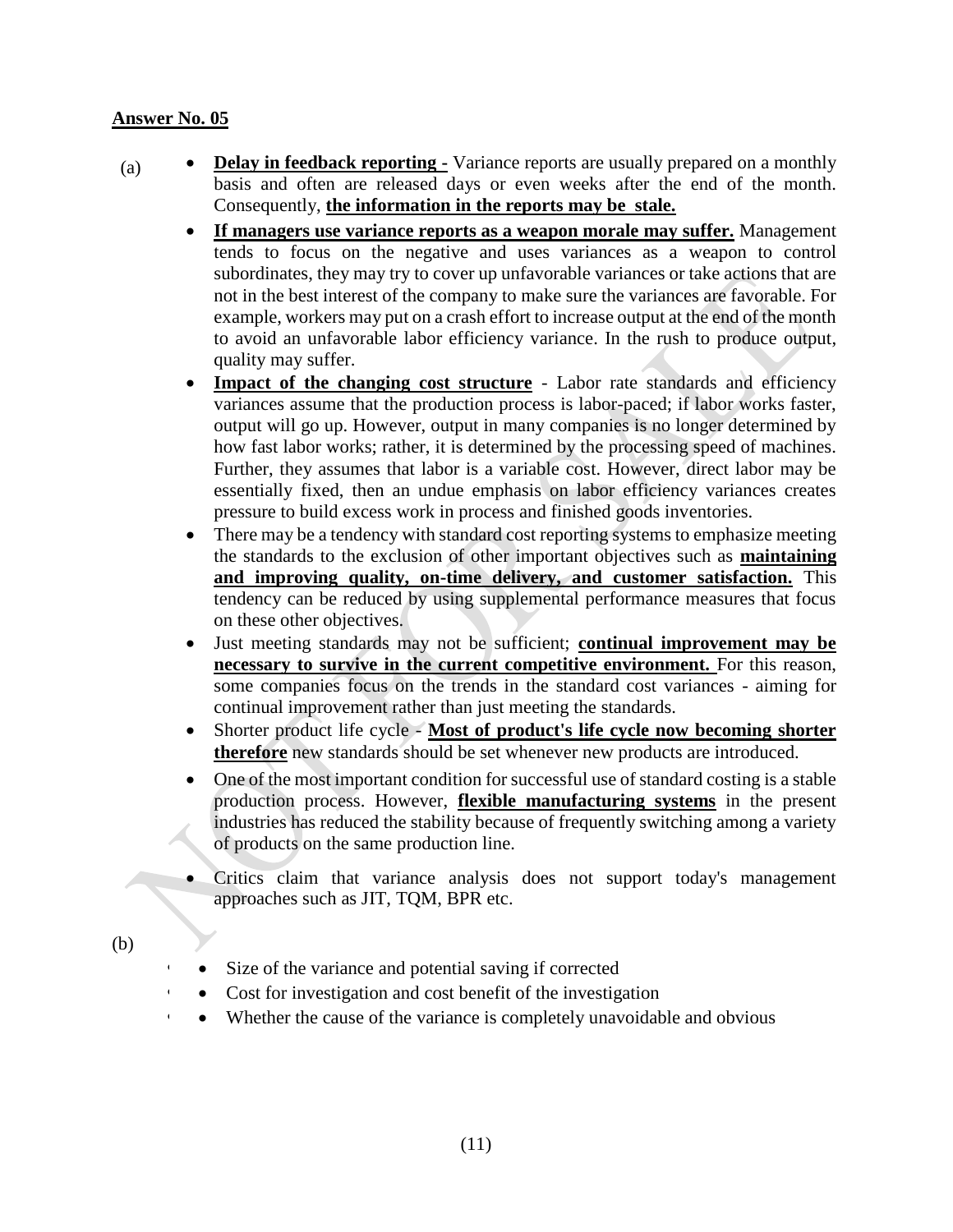(c)

| (i) | Monthly savings                                    |       | 2.50 million |
|-----|----------------------------------------------------|-------|--------------|
|     | No. of months during which the savings can be made |       |              |
|     | Discount factor                                    | 2.00% |              |

# **PV of expected saving (5.601\*2.50mn) 14.00 million**

| ٠ | ٠ |  |
|---|---|--|
|   |   |  |
|   |   |  |
|   |   |  |

| If investigated (based on additional benefit)           |        |                  |  |
|---------------------------------------------------------|--------|------------------|--|
| Cost of investigating                                   |        | $(0.50)$ million |  |
| Correcting if out of control $(10\% * 1\text{million})$ | (0.10) | million          |  |
| Savings if out of control and corrected (10%*14 Mn)     | 1.40   | million          |  |
| Benefit if investigated                                 | 0.800  | million          |  |
| If not investigated no additional benefits.             |        |                  |  |

Since there is a net positive benefit, if investigated, it is advisable to investigate the variance.

#### **Alternative answer**

If investigated;

| Cost of investigating                        |        | $(0.50)$ million |
|----------------------------------------------|--------|------------------|
| Correcting if out of control (10%*1 million) | (0.10) | million          |
| Total cost for investigating                 | (0.60) | million          |
| If not investigated;                         |        |                  |
| Continuing variance = loss saving * $10\%$   | (1.40) | million          |

If investigated cost is low, it is recommended to investigate the variance

# (iii) Point of indifference

Assume the probability of process being out of control is P, then

 $= 500,000 + 1,000,000P = 14,000,000P$ 

 $= 500,000/(14,000,000P - 1,000,000P)$ 

 $P = 3.85%$ 

Investigation is desirable when the probability is being out of control exceeds 3.8%. Or Management should make the operation in control at least for 96.2% (100%-3.8%) in order to avoid investigating into future variances.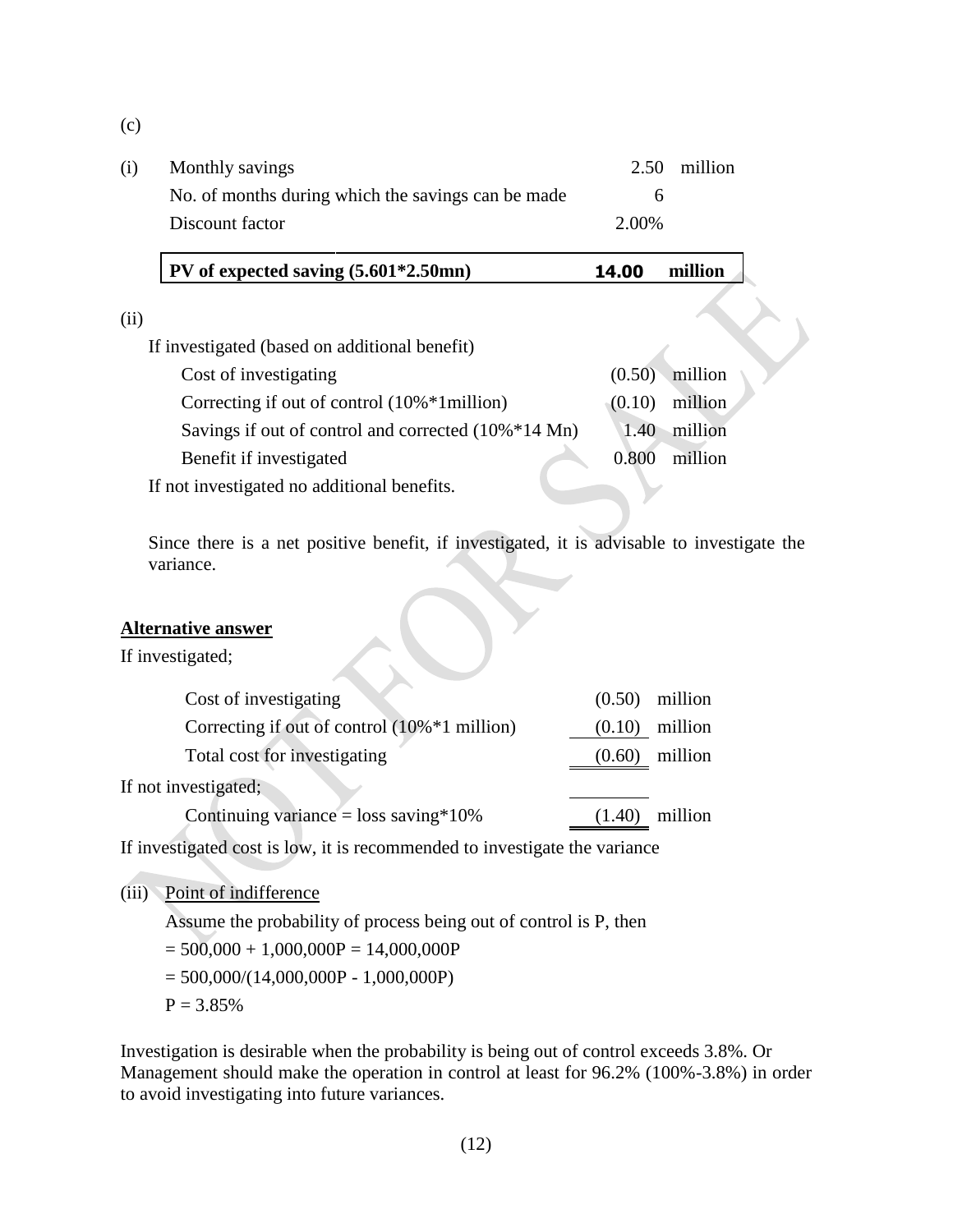# (a)

# (i) **Prevention costs**

The cost of all activities specifically designed to prevent poor quality in the products or services.

# **Appraisal Costs**

The costs associated with measuring, evaluating, or auditing products to ensure conformance to quality standards and performance requirements.

# **Internal failure costs**

The costs resulting from products not conforming to its standards or customer needs, occurring prior to delivery or shipment of these products to the customer.

# **External failure costs**

The costs resulting from products not conforming to its standards or customer needs, occurring after delivery or shipment of these products to the customer.

#### (ii) **Prevention costs**

|                                                     | Rs. '000 |
|-----------------------------------------------------|----------|
| Training of quality inspectors                      | 1,100.00 |
| <b>Appraisal Costs</b>                              |          |
| Material inspection expenses                        | 1,600.00 |
| Quality audits                                      | 3,000.00 |
| Equipment testing before production                 | 2,000.00 |
| Quality checking of finished goods                  | 4,200.00 |
| <b>Internal failure costs</b>                       |          |
| Cost of reworking defective items                   | 1,000.00 |
| <b>External failure costs</b>                       |          |
| Transportation costs to customer sites for repairs, | 2,500.00 |
| Repair cost during warranty period                  | 5,000.00 |
| Cost of customer complaints center                  | 1,700.00 |

(b) (i)

Business process re-engineering (BPR) involves examining business processes and redesigning these business processes of firm's operation to achieve improvement in cost, quality, speed and service. This requires all the businesses be diagramed in detail, questioned and then completely redesigned in a simplified manner to eliminate unnecessary activities, to reduce opportunities for errors and to reduce costs.